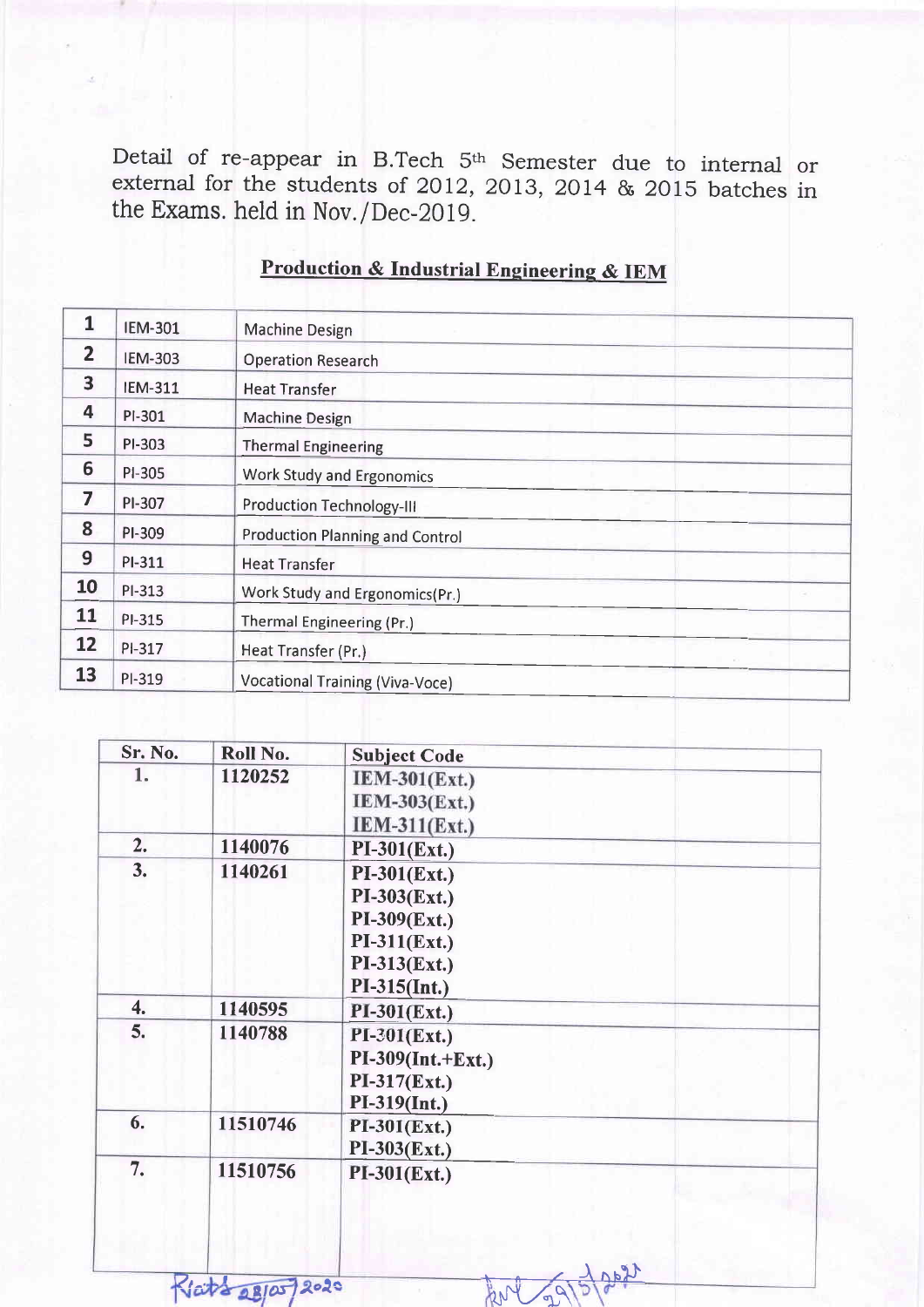| σ.  | 11510781 | $PI-301(Ext.)$<br>$PI-309$ (Ext.) |
|-----|----------|-----------------------------------|
|     | 11510798 | $PI-301(Ext.)$                    |
| 10. | 11510831 | $PI-301(Ext.)$                    |

Registrar (Academic) Registrar (Academic) Joint Re

t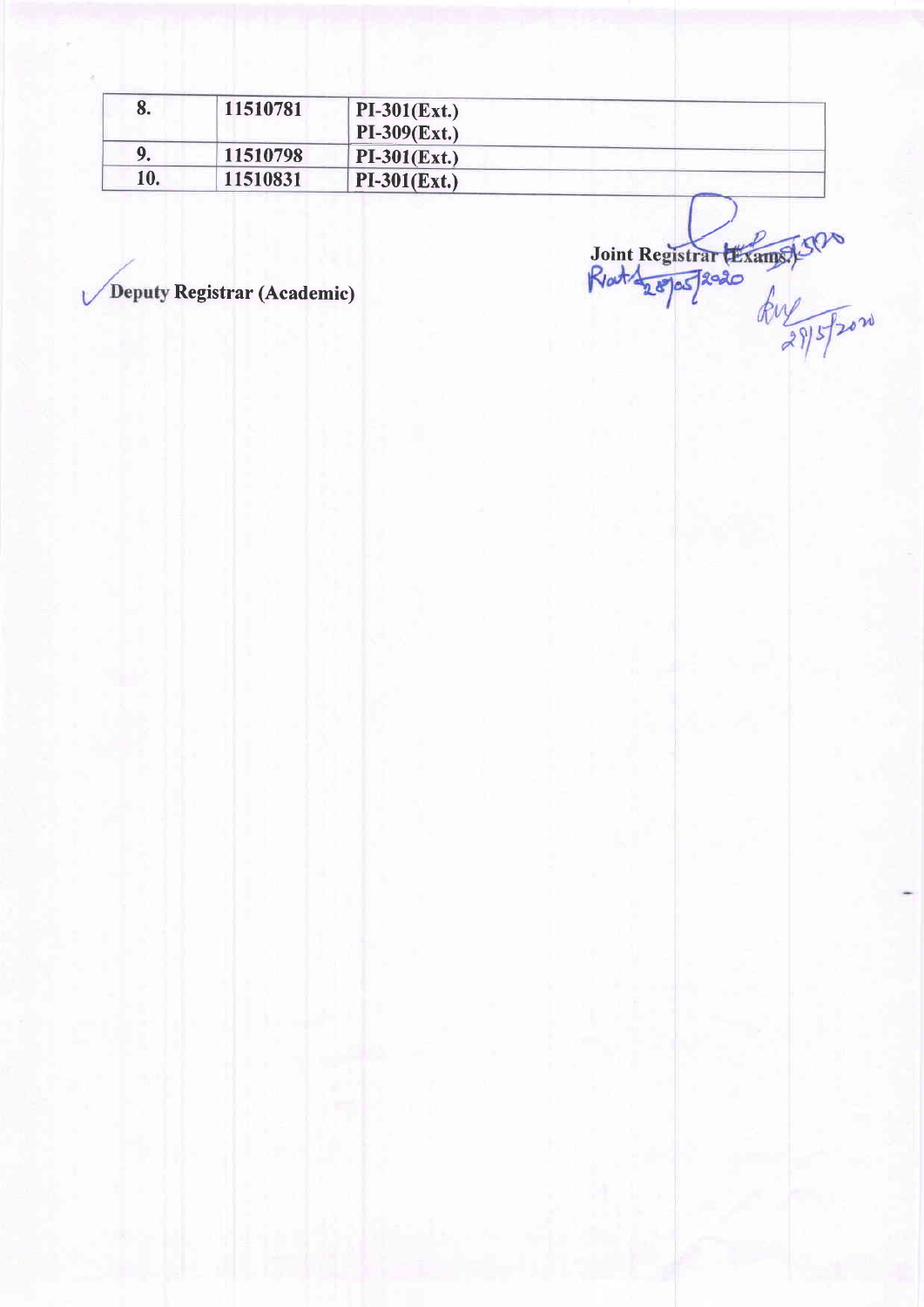Detail of re-appear in B.Tech 5th Semester due to internal or external for the students of 2012, 2013, 2014 & 2015 batches in the Exams. held in Nov. / Dec-2019. the Exams. held in Nov./Dec-2019.<br>Computer Engineering

| $1\,$          | <b>HUT-311</b> | <b>Business Management</b>        |
|----------------|----------------|-----------------------------------|
| $\overline{2}$ | COT-301        | Design and Analysis of Algorithms |
| 3              | COT-303        | Database Systems                  |
| $\overline{4}$ | COT-341        | Analog and Digital Communication  |
| 5              | COT-307        | Automata Theory                   |
| 6              | COT-311        | Algorithms Design (Pr.)           |
| 7              | COT-313        | Database Systems (Pr.)            |
| 8              | COT-315        | Software Testing (Pr.)            |
| 9              | COT-317        | Seminar                           |
| 10             | COT-319        | <b>Training Viva</b>              |

| Sr. No.          | Roll No. | <b>Subject Code</b>                                                                                                                                                                                                                                                          |
|------------------|----------|------------------------------------------------------------------------------------------------------------------------------------------------------------------------------------------------------------------------------------------------------------------------------|
| 1.               | 1130056  | <b>COT-301(Ext.)</b><br>$\overline{\phantom{a}}$                                                                                                                                                                                                                             |
| $\overline{2}$ . | 1130058  | $HUT-311(Ext.)$                                                                                                                                                                                                                                                              |
| 3.               | 1140231  | $HUT-311(Int.+Ext.) -$<br>$COT-301(Int.+Ext.)-$<br>$COT-303(Int.+Ext.)-$<br>$COT-307(Int.+Ext.)$<br>COT-341(Int.+Ext.) $\angle$<br>COT-311(Int.+Ext.) $\prime$<br>COT-313(Int.+Ext.) $\sim$<br>COT-315(Int.+Ext.) $\angle$<br>COT-317(Int.+Ext.) $\angle$<br>$COT-319(Int.)$ |
| 4.               | 1140545  | $COT-311(Ext.)$                                                                                                                                                                                                                                                              |
| 5.               | 11510161 | COT-303(Int.)<br>$COT-307(Ext.)$<br>$COT-341(Ext.)$                                                                                                                                                                                                                          |
| 6.               | 11510211 | $COT-311(Int.)$ —                                                                                                                                                                                                                                                            |
| 7.               | 11530018 | COT-303(Int.) $\epsilon$                                                                                                                                                                                                                                                     |
| 8.               | 11530024 | COT-301(Ext.) $\ell$                                                                                                                                                                                                                                                         |
| 9.               | 2130013  | $HUT-311(Ext.)$                                                                                                                                                                                                                                                              |
| 10.              | 2140043  | $HUT-311(Ext.)$<br>$COT-307$ (Ext.)                                                                                                                                                                                                                                          |

Joint Registrar (Example) 70

Deputy Registrar (Academic)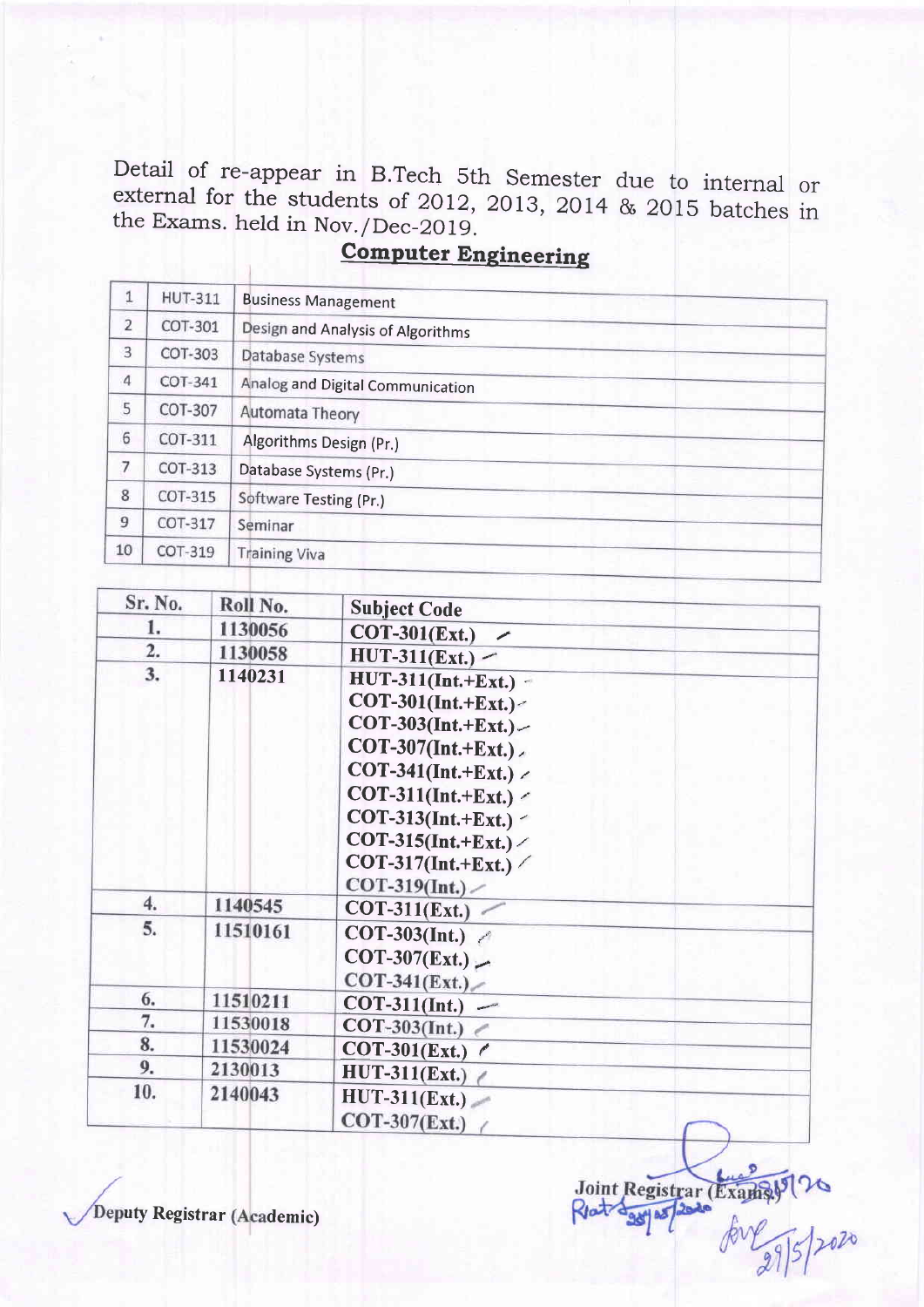due to internal or & 2015 batches in the Exams. held in Nov./Dec-2019.<br>Information Technology

| 1              | IT-301   | Design and Analysis of Algorithms |  |
|----------------|----------|-----------------------------------|--|
| $\overline{2}$ | IT-303   | <b>Software Engineering</b>       |  |
| 3              | $IT-305$ | <b>Microprocessors</b>            |  |
| 4              | IT-307   | <b>Computer Networks</b>          |  |
| 5              | IT-309   | <b>Communication Systems</b>      |  |
| 6              | $IT-311$ | Algorithms (Pr.)                  |  |
| 7              | $IT-313$ | Software Engineering (Pr.)        |  |
| 8              | $IT-315$ | Microprocessors (Pr.)             |  |
| 9              | $IT-317$ | Advanced Java (Pr.)               |  |
| 10             | IT-319   | Seminar                           |  |
| 11             | $IT-321$ | <b>Training Viva</b>              |  |

| Sr. No. | Roll No. | <b>Subject Code</b>                                          |  |
|---------|----------|--------------------------------------------------------------|--|
|         | 11510514 | $IT-301(Int.+Ext.)$<br>$IT-303(Ext.) -$                      |  |
|         |          | $IT-305(Ext.) -$<br>$IT-311(Ext.)$                           |  |
|         | 11510535 | $IT-301(Int.+Ext.)$<br>IT-305(Ext.) $\longrightarrow$        |  |
| 3.      | 11510538 | $IT-301(Inf.+Ext.)$<br>$IT-305(Ext.)$<br>$IT-311(Int.+Ext.)$ |  |

Deputy Registrar (Academic)

Joint R .egistrar  $R_{\text{out}}$  $\frac{1}{295}$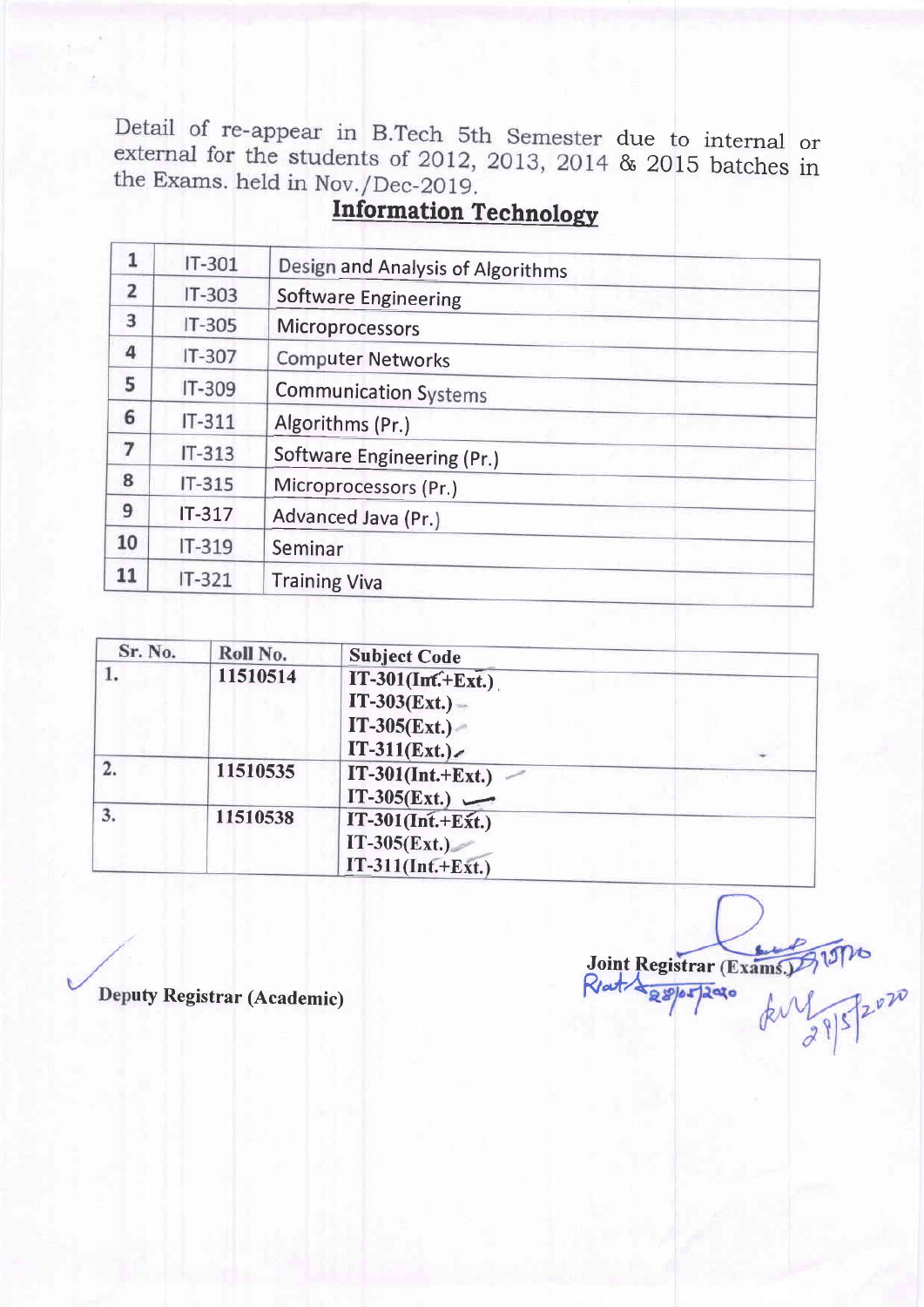Detail of re-appear in B.Tech 5th Semester<br>external for the students of 2012, 2013, 2014<br>the Exams. held in Nov. /Dec-2019. Detail of re-appear in B.Tech 5th Semester due to internal or & 2015 batches in

| 1              | <b>ECT-301</b> | Antena and Wave Propagation          |  |
|----------------|----------------|--------------------------------------|--|
| $\overline{2}$ | <b>ECT-303</b> | Computer Architecture & Organization |  |
| 3              | <b>ECT-305</b> | Information Theory & Coding          |  |
| $\overline{4}$ | <b>ECT-307</b> | <b>Linear IC Applications</b>        |  |
| 5              | <b>ECT-309</b> | Micro-Electronics                    |  |
| 6              | <b>ECT-311</b> | Microprocessors                      |  |
| 7              | <b>ECT-313</b> | Communication-II(Pr.)                |  |
| 8              | <b>ECT-315</b> | Microprocessors(Pr.)                 |  |
| 9              | <b>ECT-317</b> | Seminar                              |  |
| 10             | <b>ECT-319</b> | <b>Training Report</b>               |  |

| Sr.<br>No.              | Roll No. | <b>Subject Code</b> |
|-------------------------|----------|---------------------|
| 1.                      | 1120188  | $ECT-303(Ext.)$     |
|                         |          | $ECT-305 (Ext.)$    |
|                         |          | $ECT-307 (Ext.)$    |
|                         |          | ECT-309 $(Ext.)$    |
|                         |          | $ECT-311 (Ext.)$    |
| $\overline{2}$          | 1120532  | $ECT-311 (Ext.)$    |
| $\overline{\mathbf{3}}$ | 1130886  | $ECT-309 (Ext.)$    |
| $\overline{4}$ .        | 1140428  | $ECT-309 ( Ext.)$   |
|                         |          | $ECT-311 (Ext.)$    |
| 5.                      | 1140507  | $ECT-311 (Ext.)$    |
| 6.                      | 11510415 | $ECT-303 (Ext.)$    |
|                         |          | $ECT-305 (Ext.)$    |
|                         |          | $ECT-307 (Ext.)$    |
|                         |          | $ECT-309 (Int.)$    |
|                         |          | $ECT-311 (Ext.)$    |
| 7.                      | 11510416 | $ECT-307 (Ext.)$    |
| 8.                      | 11510418 | $ECT-301 (Ext.)$    |
|                         |          | $ECT-303 ( Ext.) -$ |
|                         |          | $ECT-305 (Ext.) -$  |
|                         |          | $ECT-307 (Ext.)$    |
|                         |          | $ECT-309 (Ext.)$    |
|                         |          | $ECT-311 (Ext.)$    |
| 9.                      | 11510440 | $ECT-303 (Ext.)$    |
| 10.                     | 11510472 | $ECT-303(Ext.)$     |
|                         |          | ECT-305(Ext.)~      |
|                         |          | $ECT-307(Ext.)$     |
|                         |          | $ECT-311 (Ext.)$    |
|                         |          |                     |

 $km\sqrt{q}sin\ 2020$ 

Ratt 29 a5 2020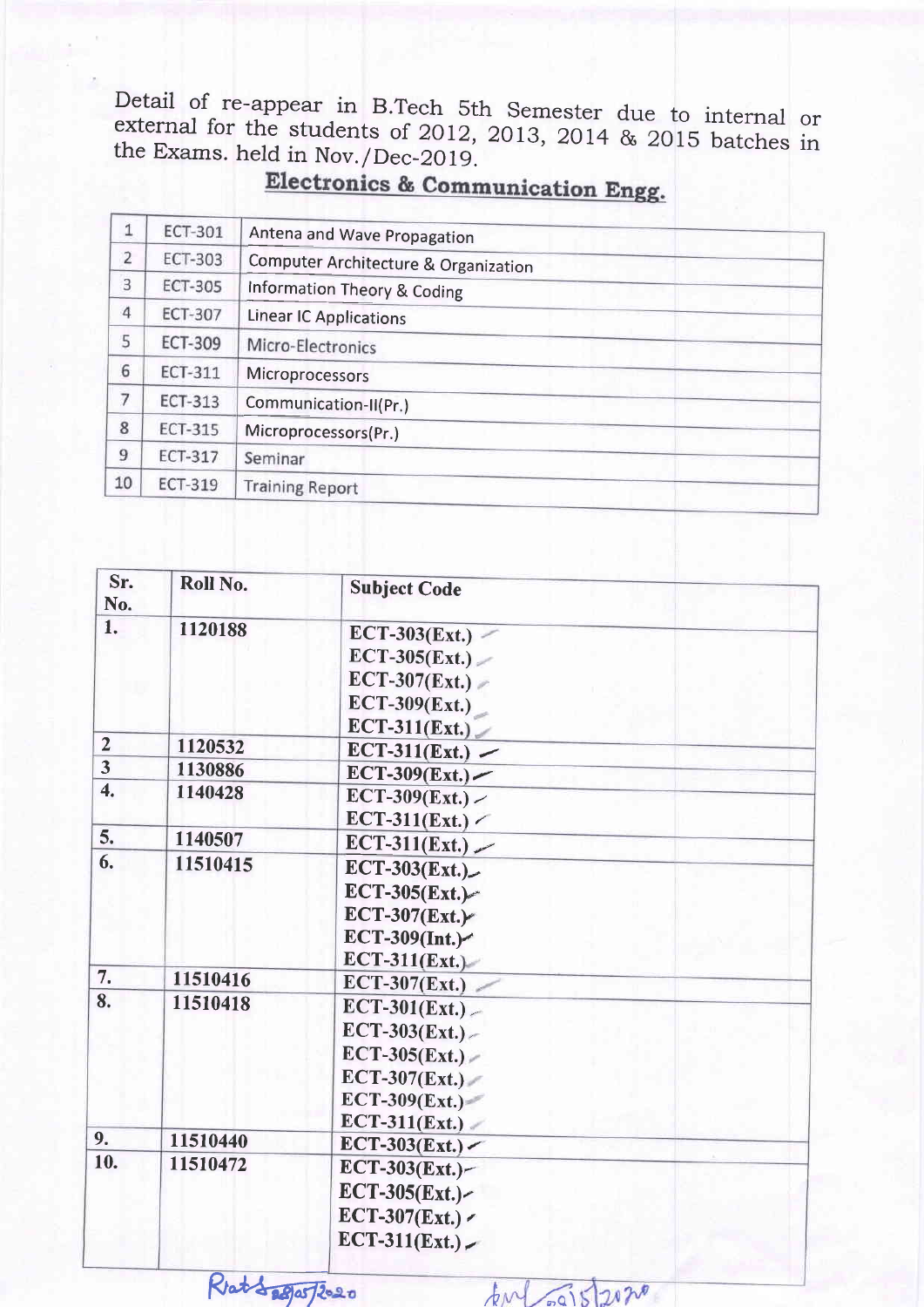|     | 2140040 | $ECT-303(Ext.) -$<br>$ECT-305(Ext.)$      |
|-----|---------|-------------------------------------------|
|     |         | $\sqrt{ECT-307(Ext.)}$<br>$ECT-311(Ext.)$ |
| 12. | 2140055 | $ECT-303(Ext.)$                           |

Deputy Registrar (Academic)

Joint Registrar (Example)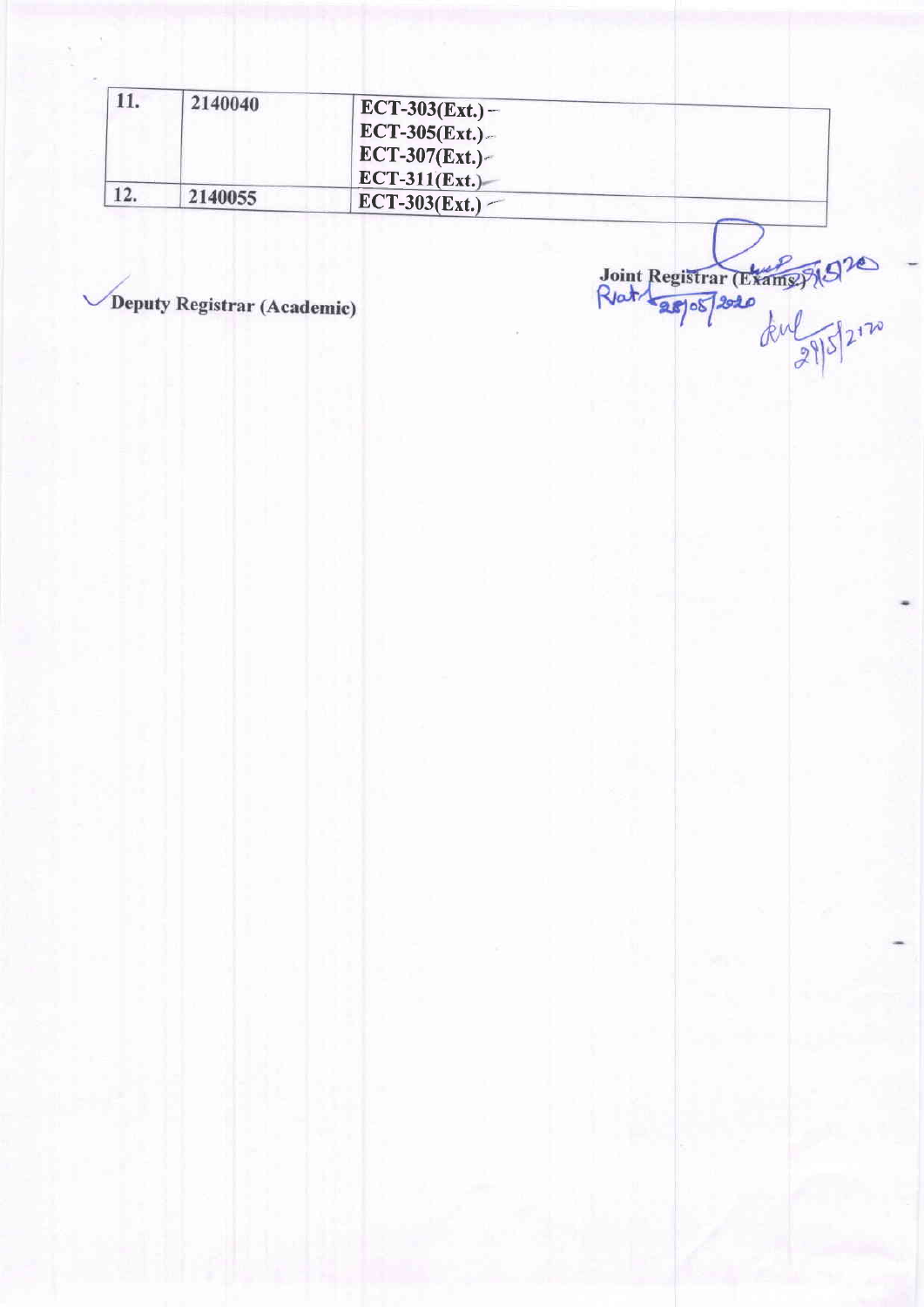Detail of re-appear in B.Tech 5<sup>th</sup>Semester due to internal or external for the students of 2012, 2013, 2014 & 2015 batches in the Exams. held in Nov. /Dec-2019.<br>**Mechanical Engineering** 

| 1              | <b>MET-301</b> | I.C. Engines & Gas Turbine   |  |
|----------------|----------------|------------------------------|--|
| $\overline{2}$ | <b>MET-303</b> | <b>Fluid Mechanics</b>       |  |
| 3              | <b>MET-305</b> | <b>Heat Transfer</b><br>man. |  |
| $\overline{4}$ | <b>MET-307</b> | Industrial Engineering       |  |
| 5              | <b>MET-309</b> | Machine Design-I             |  |
| 6              | <b>MET-311</b> | <b>Operations Research</b>   |  |
| 7              | <b>MET-313</b> | Thermal Engineering Lab      |  |
| 8              | <b>MET-315</b> | Fluid Mechanics (Pr.)        |  |
| 9              | <b>MET-317</b> | Heat Transfer (Pr.)          |  |
| 10             | <b>MET-319</b> | Industrial Engg. (Pr.)       |  |
| 11             | <b>MET-323</b> | <b>Vocational Training</b>   |  |

| Sr. No. | Roll No. | <b>Subject Code</b>    |
|---------|----------|------------------------|
| 1.      | 1120224  | $MET-303(Int.)$        |
|         |          | <b>MET-305(Ext.)</b>   |
|         |          | $MET-309(Ext.)$        |
|         |          | MET-317(Ext.)          |
| 2.      | 1120367  | $MET-309(EXt.)$        |
| 3.      | 1120814  | $MET-317(Int.)$        |
| 4.      | 1130502  | $MET-301(Int.)$        |
|         |          | $MET-305(Int.)$        |
|         |          | $MET-309(Int.+Ext.)$   |
|         |          | $MET-311(Int.+Ext.)-$  |
|         |          | $MET-313(Int.+Ext.) -$ |
|         |          | $MET-315(Ext.)$        |
|         |          | $MET-317(Int.+Ext.)$   |
|         |          | $MET-319(Int.+Ext.)$   |
|         |          | MET-323(Int.)          |
| 5.      | 1130872  | $MET-305(Int.+Ext.)$   |
|         |          | MET-309(Ext.)          |
|         |          | $MET-311(Ext.) -$      |
| 6.      | 1140068  | $MET-303(Int.+Ext.)$   |
|         |          | $MET-305(Ext.)$        |
|         |          | $MET-307(Int.)$        |
|         |          | $MET-309(Ext.) -$      |
|         |          | MET-311(Ext.) $-$      |
| 7.      | 1140184  | $MET-315(Int.)$        |
| 8.      | 1140531  | MET-305(Ext.)          |
|         |          | MET-311(Ext.) $\angle$ |
| 9.      | 11510616 | MET-303(Ext.)          |
|         |          | MET-305(Ext.)          |
|         |          | MET-309(Ext.)          |
| 10.     | 11510617 | MET-303(Int.)~         |
|         |          | MET-305(Int.)          |
|         |          | <b>MET-309(Int.)</b>   |

Reat & 22905 202 P

 $f_{\text{M}}$  and 20gr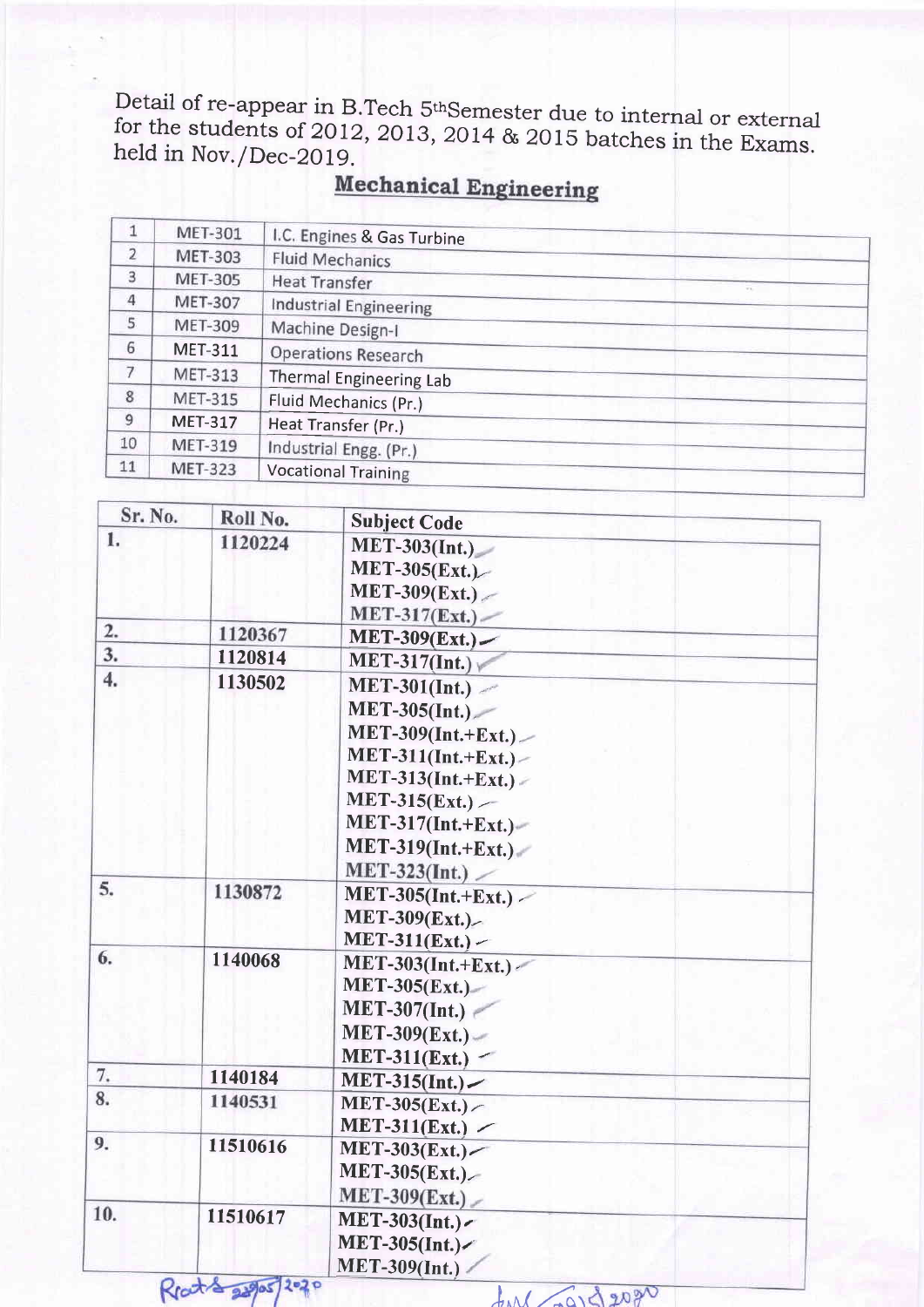| 11. | 11510713 | <b>MET-305(Int.)</b>      |
|-----|----------|---------------------------|
|     |          | <b>MET-311(Ext.)</b>      |
| 12. | 11530047 | <b>MET-305(Int.)</b>      |
|     |          | <b>MET-309(Ext.)</b>      |
| 13. | 2140001  | $MET-301(Int.+Ext.)$      |
|     |          | $MET-303(Int.+Ext.)$      |
|     |          | <b>MET-305(Int.+Ext.)</b> |
|     |          | <b>MET-307(Int.)</b>      |
|     |          | $MET-309(Int.+Ext.)$      |
|     |          | $MET-311(Int.+Ext.)$      |
|     |          | $MET-313(Int.+Ext.)$      |
|     |          | $MET-315(Int.+Ext.)$      |
|     |          | $MET-317(Int.+Ext.)$      |
|     |          | $MET-319(Int.+Ext.)$      |
| 14. | 2140006  | $MET-305(Int.+Ext.)$      |
|     |          | $MET-311(Ext.)$           |
| 15. | 2140046  | <b>MET-303(Ext.)</b>      |

Deputy Registrar (Academic)

Joint Registrar (Exams) Jours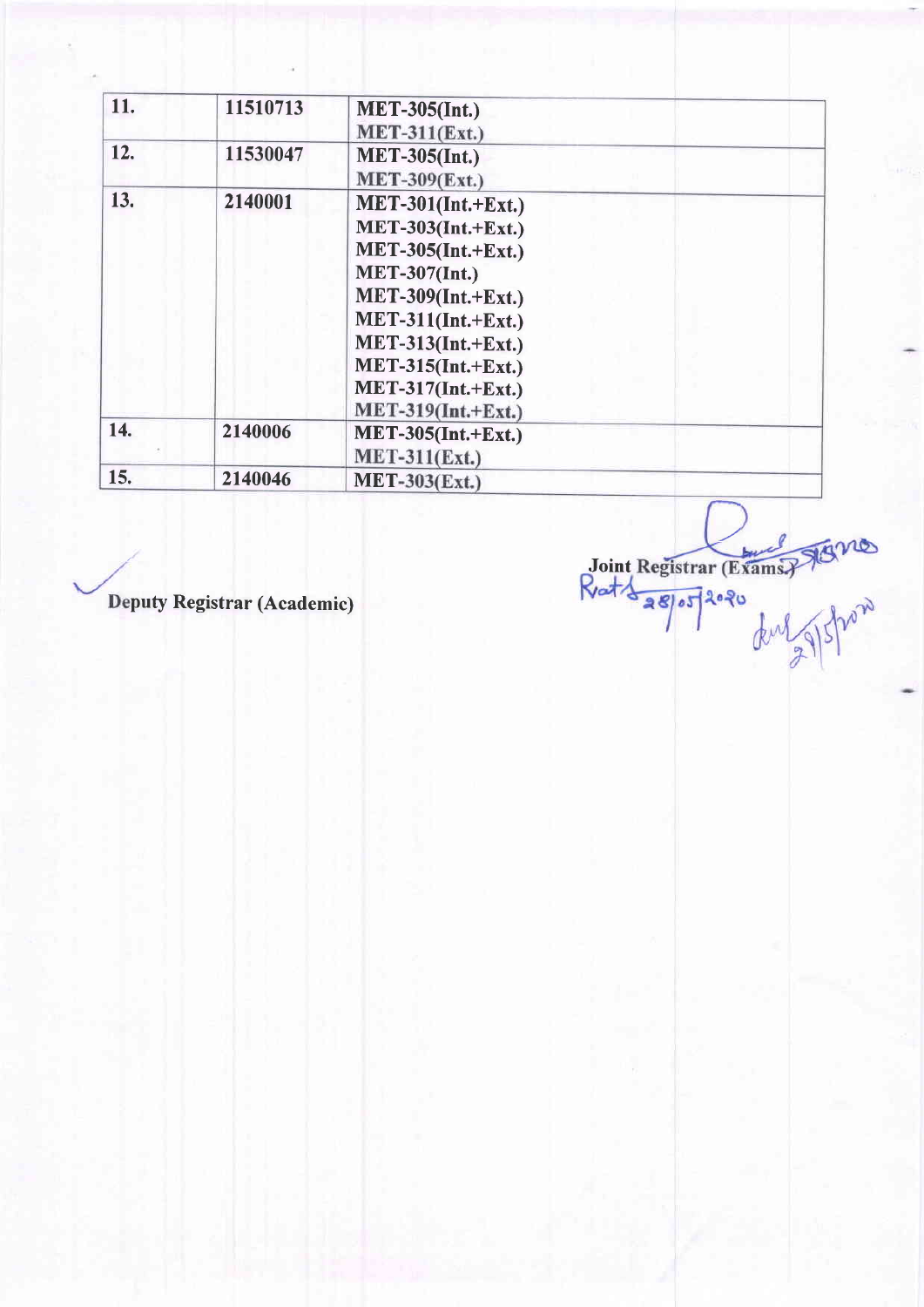Detail of re-appear in B.Tech 5th Semester due to internal or<br>external for the students of 2012, 2013, 2014 & 2015 batches in<br>the Exams. held in Nov./Dec-2019.

| $\mathbf{1}$   | <b>HUT-311</b> | <b>Business Management</b>       |
|----------------|----------------|----------------------------------|
| $\overline{2}$ | ET-301         | Network Analysis & Synthesis     |
| 3              | ET-303         | Power Electronics-II             |
| 4              | ET-305         | Power System Analysis            |
| 5              | ET-307         | Materials Components & Processes |
| 6              | ET-309         | Control System                   |
| $\overline{7}$ | ET-311         | <b>Power Electronics Lab-II</b>  |
| 8              | ET-313         | Control System Lab               |
| 9              | ET-315         | Signals & Systems Lab            |
| 10             | ET-317         | <b>Electrical Workshop</b>       |
| 11             | ET-319         | <b>Practical Training</b>        |
|                |                |                                  |

| Sr. No.          | Roll No. | <b>Subject Code</b>                                                                                                                                                      |  |
|------------------|----------|--------------------------------------------------------------------------------------------------------------------------------------------------------------------------|--|
| 1.               | 1120878  | $ET-309(Ext.)$                                                                                                                                                           |  |
| 2.               | 1130863  | $ET-313(Ext.)$                                                                                                                                                           |  |
| 3.               | 1140223  | $ET-301(Ext.)$<br>$ET-303(Ext.)$ —<br>$HUT-311(Int.)$                                                                                                                    |  |
| $\overline{4}$ . | 11510362 | $ET-301(Int.+Ext.)$ –<br>$ET-303(Int.+Ext.)$<br>$ET-305(Ext.)$<br>$ET-307(Ext.) -$<br>ET-309(Int.+Ext.)<br>$ET-311(Int.+Ext.)$<br>$ET-313(Int.+Ext.)$<br>$HUT-311(Ext.)$ |  |
| 5.               | 2130031  | $ET-305(Ext.) -$<br>$ET-309(Ext.)$<br>$HUT-311(Ext.) -$                                                                                                                  |  |

Joint Registrar (Exam Riat 38905 12020

Deputy Registrar (Academic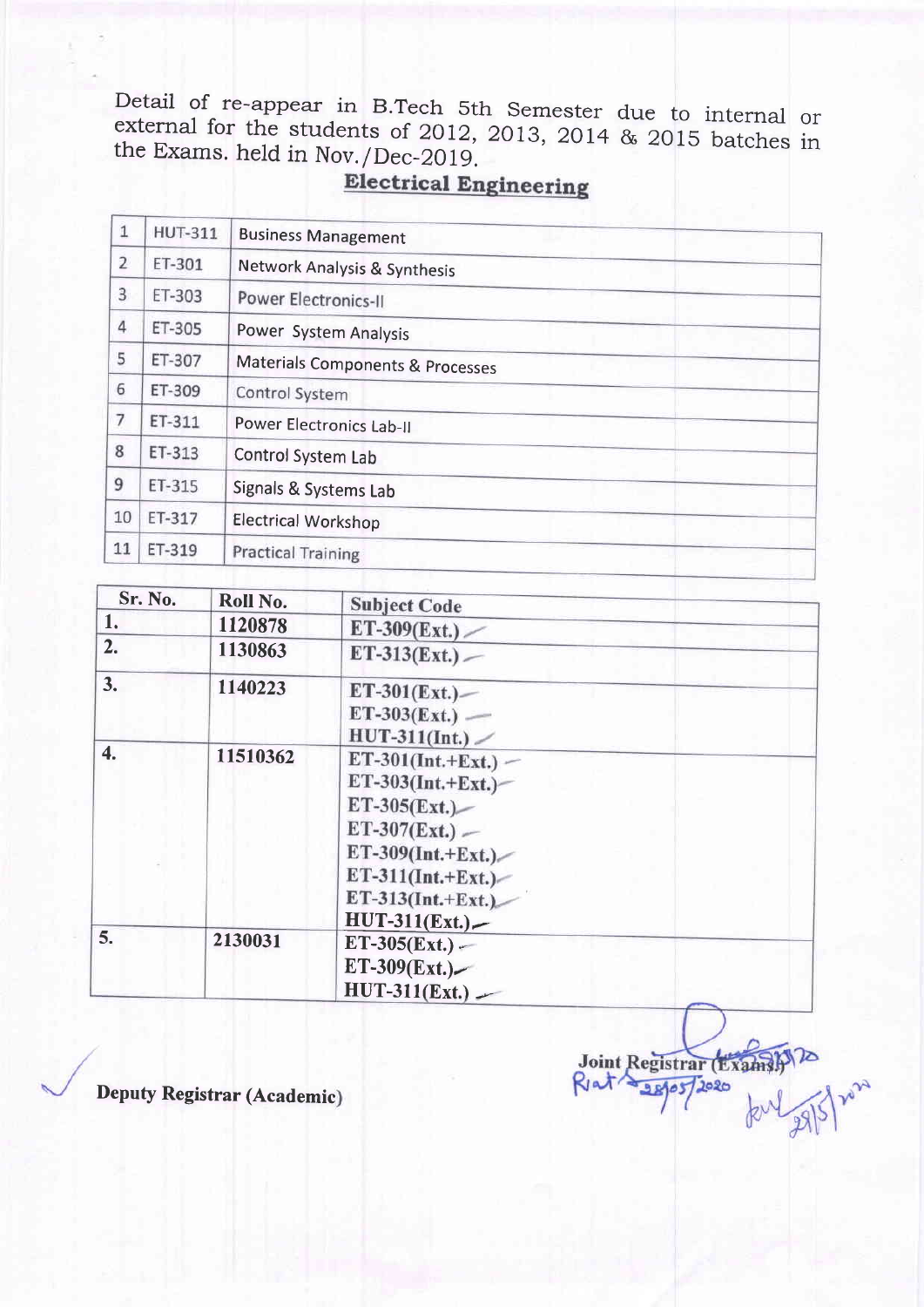Detail of re-appear in B.Tech 5th Semester due to internal<br>external for the students of 2012, 2013, 2014 & 2015 batches the Exams. held in Nov. /Dec-2O19.. or in

| $\mathbf{1}$   | <b>HUT-311</b> | <b>Business Management</b>          |  |  |
|----------------|----------------|-------------------------------------|--|--|
| $\overline{2}$ | <b>CET-301</b> | <b>Stuctural Analysis-III</b>       |  |  |
| 3              | <b>CET-303</b> | Design of Concrete Structures-I     |  |  |
| $\overline{4}$ | <b>CET-305</b> | Hydrology                           |  |  |
| 5              | <b>CET-307</b> | Geotechnology-I                     |  |  |
| 6              | <b>CET-309</b> | <b>Water Supply &amp; Treatment</b> |  |  |
| $\overline{7}$ | <b>CET-311</b> | Environment Engineering-I (Pr.)     |  |  |
| 8              | <b>CET-313</b> | Concrete Lab.(Pr.)                  |  |  |
| 9              | <b>CET-315</b> | Geotechnology (Pr.)                 |  |  |
| 10             | <b>CET-317</b> | <b>Survey Camp</b>                  |  |  |

# **Civil Engineering**

| Sr. No. | Roll No. | <b>Subject Code</b>  |
|---------|----------|----------------------|
| 1.      | 1140050  | <b>CET-301(Ext.)</b> |
|         |          | CET-303(Int.+Ext.)   |
|         |          | <b>CET-315(Int.)</b> |
|         |          | $HUT-311(Int.+Ext.)$ |
| 2.      | 1140263  | $HUT-311(Int.+Ext.)$ |
| 3.      | 1140415  | $CET-301(Ext.)$      |
|         |          | CET-305(Ext.)        |
| 4.      | 1140893  | <b>CET-301(Ext.)</b> |
| 5.      | 11510017 | $CET-301(Int.+Ext.)$ |
|         |          | $CET-303(Int.+Ext.)$ |
|         |          | <b>CET-305(Ext.)</b> |
|         |          | $CET-307(Int.+Ext.)$ |
|         |          | $CET-309(Int.+Ext.)$ |
|         |          | <b>HUT-311(Ext.)</b> |
|         |          | $CET-311(Int.+Ext.)$ |
|         |          | <b>CET-313(Int.)</b> |
|         |          | <b>CET-315(Int.)</b> |
| 6.      | 11510130 | <b>HUT-311(Ext.)</b> |
| 7.      | 11530029 | <b>CET-301(Ext.)</b> |
|         |          | <b>CET-303(Ext.)</b> |
|         |          | $CET-305(Ext.)$      |
|         |          | <b>CET-307(Ext.)</b> |
|         |          | <b>CET-309(Ext.)</b> |
|         |          | $HUT-311(Int.+Ext.)$ |

Joint Registrar (Exams)

28)05/2020